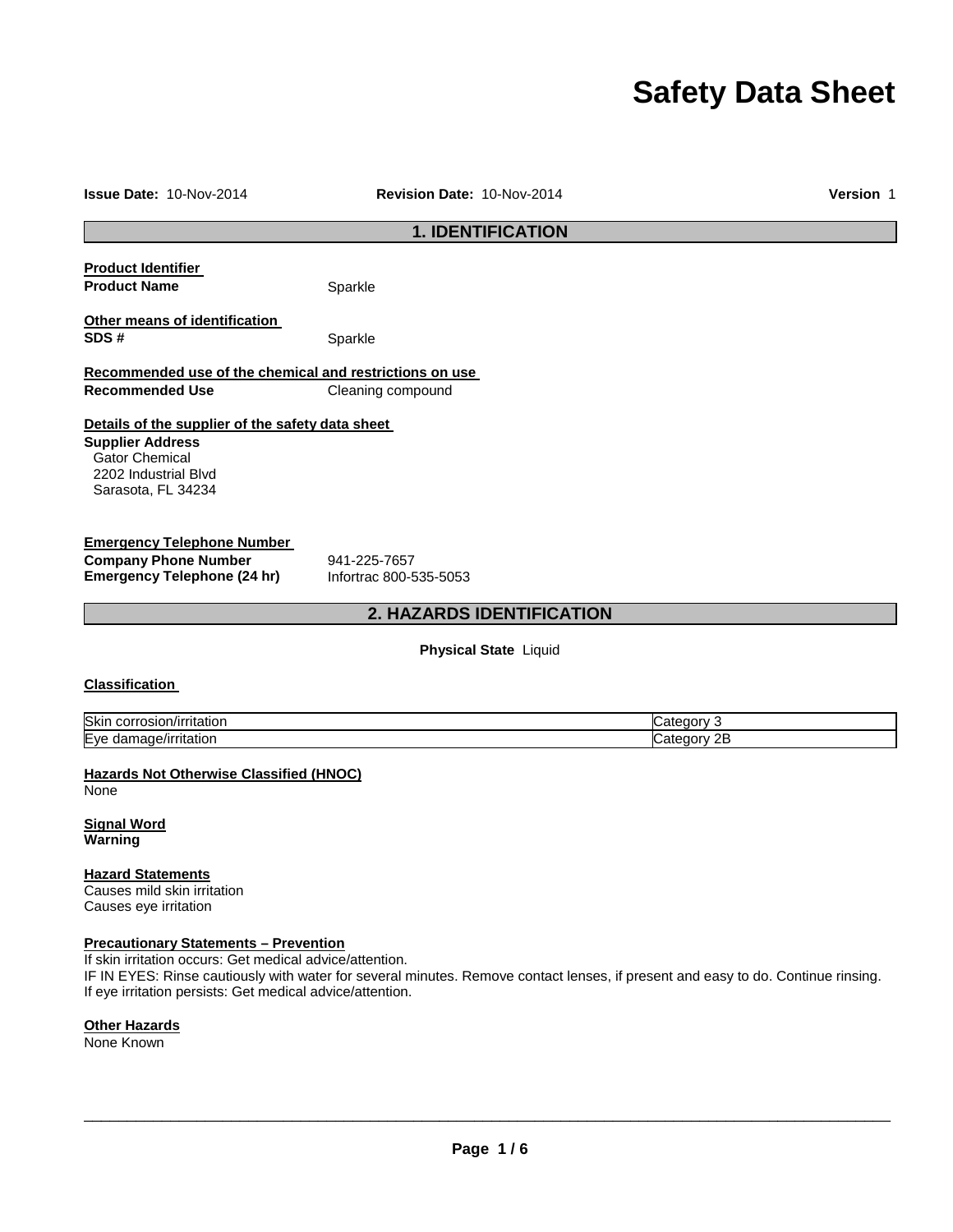# \_\_\_\_\_\_\_\_\_\_\_\_\_\_\_\_\_\_\_\_\_\_\_\_\_\_\_\_\_\_\_\_\_\_\_\_\_\_\_\_\_\_\_\_\_\_\_\_\_\_\_\_\_\_\_\_\_\_\_\_\_\_\_\_\_\_\_\_\_\_\_\_\_\_\_\_\_\_\_\_\_\_\_\_\_\_\_\_\_\_\_\_\_ **3. COMPOSITION/INFORMATION ON INGREDIENTS**

| <b>Chemical Name</b>       | CAS No                                         | <b>We</b><br>.iaht-% |
|----------------------------|------------------------------------------------|----------------------|
| Tall Oil<br>Acid<br>∵⊢atty | $1790 - 1$<br>$\sqrt{2}$<br>.Z-                |                      |
| pnoethanolamine<br>'VI\    | $\Lambda$ $\Omega$ $\Gamma$<br>$\overline{41}$ |                      |

\*\*If Chemical Name/CAS No is "proprietary" and/or Weight-% is listed as a range, the specific chemical identity and/or percentage of composition has been withheld as a trade secret.\*\*

# **4. FIRST-AID MEASURES**

#### **First Aid Measures**

| <b>Eye Contact</b>  | Rinse thoroughly with plenty of water for at least 15 minutes, lifting lower and upper eyelids.<br>Consult a physician.                                                |
|---------------------|------------------------------------------------------------------------------------------------------------------------------------------------------------------------|
| <b>Skin Contact</b> | Wash with soap and water. Take off contaminated clothing. Wash contaminated clothing<br>before reuse. If skin irritation or rash occurs: Get medical advice/attention. |
| <b>Inhalation</b>   | Remove to fresh air.                                                                                                                                                   |
| Ingestion           | Clean mouth with water and drink afterwards plenty of water.                                                                                                           |

#### **Most important symptoms and effects**

**Symptoms Contact may cause irritation and redness.** 

# **Indication of any immediate medical attention and special treatment needed**

**Notes to Physician**  Treat symptomatically.

# **5. FIRE-FIGHTING MEASURES**

#### **Suitable Extinguishing Media**

Use extinguishing measures that are appropriate to local circumstances and the surrounding environment.

# **Unsuitable Extinguishing Media** Not determined.

# **Specific Hazards Arising from the Chemical**

Non-flammable solution.

# **Protective equipment and precautions for firefighters**

As in any fire, wear self-contained breathing apparatus pressure-demand, MSHA/NIOSH (approved or equivalent) and full protective gear.

# **6. ACCIDENTAL RELEASE MEASURES**

# **Personal precautions, protective equipment and emergency procedures**

**Personal Precautions Use personal protective equipment as required.** 

#### **Methods and material for containment and cleaning up**

| <b>Methods for Containment</b> | Prevent further leakage or spillage if safe to do so. |  |
|--------------------------------|-------------------------------------------------------|--|
| <b>Methods for Clean-Up</b>    | Keep in suitable, closed containers for disposal.     |  |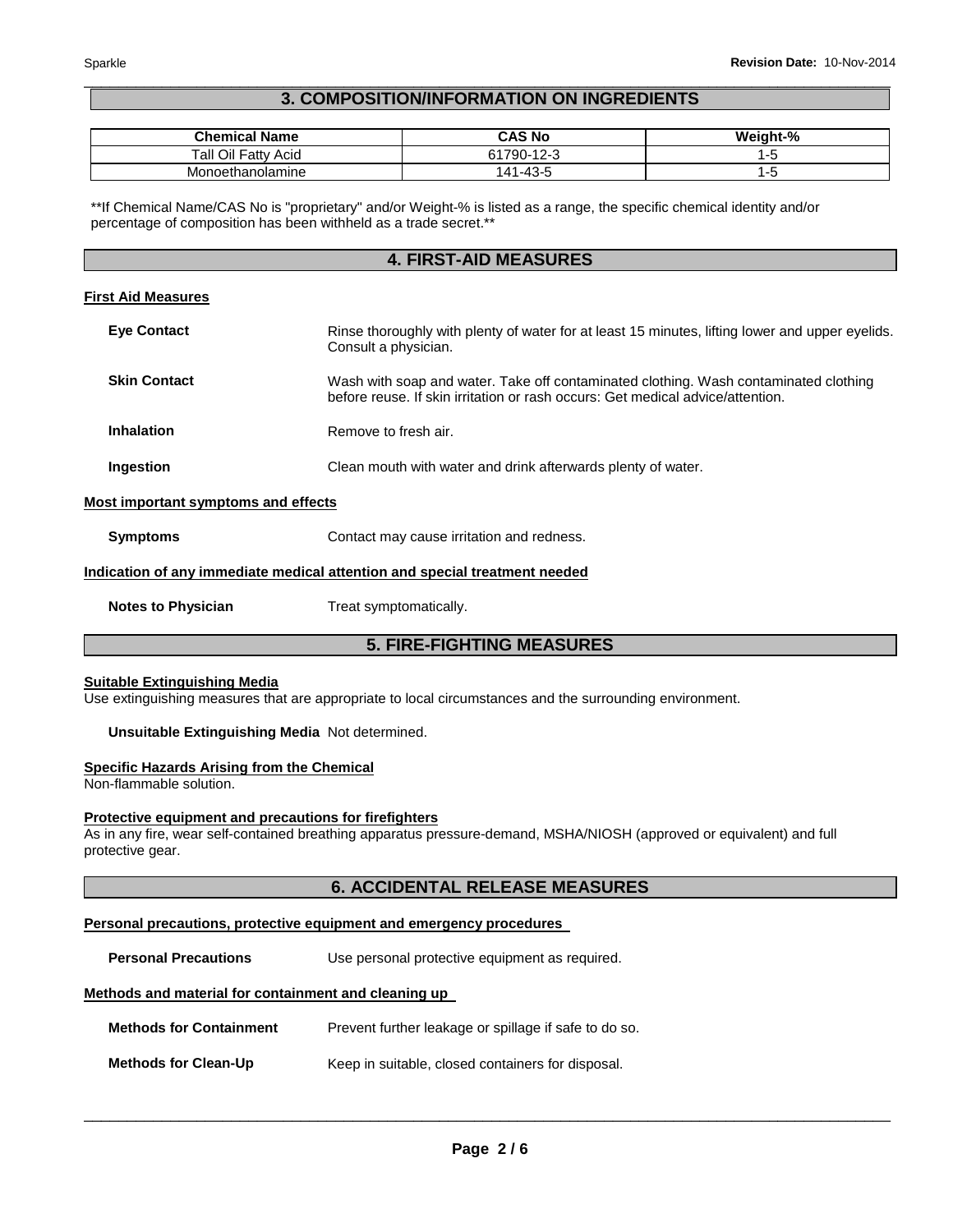# \_\_\_\_\_\_\_\_\_\_\_\_\_\_\_\_\_\_\_\_\_\_\_\_\_\_\_\_\_\_\_\_\_\_\_\_\_\_\_\_\_\_\_\_\_\_\_\_\_\_\_\_\_\_\_\_\_\_\_\_\_\_\_\_\_\_\_\_\_\_\_\_\_\_\_\_\_\_\_\_\_\_\_\_\_\_\_\_\_\_\_\_\_ **7. HANDLING AND STORAGE**

# **Precautions for safe handling**

| Advice on Safe Handling | Use personal protection recommended in Section 8. Wash thoroughly after handling.      |
|-------------------------|----------------------------------------------------------------------------------------|
|                         | Contaminated work clothing should not be allowed out of the workplace. Avoid breathing |
|                         | vapors or mists.                                                                       |

# **Conditions for safe storage, including any incompatibilities**

**Storage Conditions Keep containers tightly closed in a dry, cool and well-ventilated place.** 

**Incompatible Materials** None known based on information supplied.

# **8. EXPOSURE CONTROLS/PERSONAL PROTECTION**

**Exposure Guidelines Exposure limits noted for ingredient(s)** 

| <b>Chemical Name</b>         | <b>ACGIH TLV</b>       | <b>OSHA PEL</b>                                                                                                                                 | <b>NIOSH IDLH</b>                                                                          |
|------------------------------|------------------------|-------------------------------------------------------------------------------------------------------------------------------------------------|--------------------------------------------------------------------------------------------|
| Monoethanolamine<br>141-43-5 | STEL: 6 ppm TWA: 3 ppm | TWA: $3$ ppm TWA: $6$<br>mg/m3(vacated) TWA: 3<br>ppm(vacated) TWA: 8<br>mg/m3 (vacated) STEL:<br>6 ppm (vacated) STEL:<br>$15 \,\mathrm{mq/m}$ | IDLH: $30 \text{ ppm}^3$ TWA: $3 \text{ ppm}$<br>TWA: 8 mg/m \$TEL: 6 ppm<br>STEL: 15 mg/m |

# **Appropriate engineering controls**

**Engineering Controls Apply technical measures to comply with the occupational exposure limits.** 

# **Individual protection measures, such as personal protective equipment**

| <b>Eye/Face Protection</b>      | Avoid contact with eyes.                                   |
|---------------------------------|------------------------------------------------------------|
| <b>Skin and Body Protection</b> | Wear suitable protective clothing.                         |
| <b>Respiratory Protection</b>   | Ensure adequate ventilation, especially in confined areas. |

**General Hygiene Considerations** Handle in accordance with good industrial hygiene and safety practice.

# **9. PHYSICAL AND CHEMICAL PROPERTIES**

# **Information on basic physical and chemical properties**

| <b>Physical State</b>               | Liquid         |
|-------------------------------------|----------------|
| Appearance                          | Not determined |
| Color                               | Not determined |
|                                     |                |
| <b>Property</b>                     | <b>Values</b>  |
| рH                                  | Not determined |
| <b>Melting Point/Freezing Point</b> | Not determined |
| <b>Boiling Point/Boiling Range</b>  | Not determined |
| <b>Flash Point</b>                  | Not determined |
| <b>Evaporation Rate</b>             | Not determined |
| <b>Flammability (Solid, Gas)</b>    | n/a-liquid     |
| <b>Upper Flammability Limits</b>    | Not determined |
| <b>Lower Flammability Limit</b>     | Not determined |
| <b>Vapor Pressure</b>               | Not determined |

**Apple Therefore End Codor<br>
<b>A** Post determined<br> **A** Not determined **Color Threshold** 

**Remarks • Method**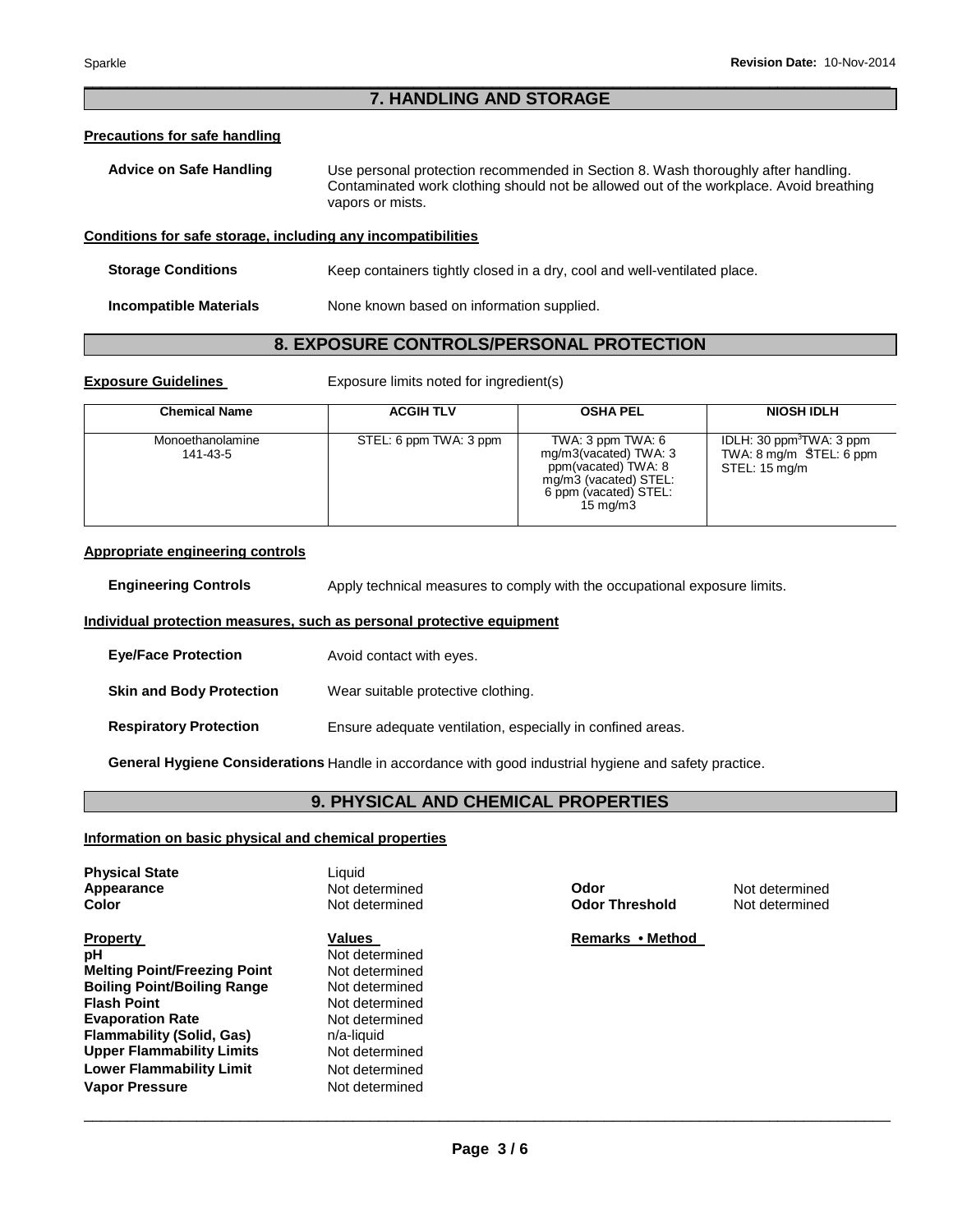| Not determined |  |
|----------------|--|
| Not determined |  |
| Not determined |  |
| Not determined |  |
| Not determined |  |
| Not determined |  |
| Not determined |  |
| Not determined |  |
| Not determined |  |
| Not determined |  |
| Not determined |  |
|                |  |

# **10. STABILITY AND REACTIVITY**

# **Reactivity**

Not reactive under normal conditions.

# **Chemical Stability**

Stable under recommended storage conditions.

#### **Possibility of Hazardous Reactions**

None under normal processing.

# **Conditions to Avoid**

Keep out of reach of children.

# **Incompatible Materials**

None known based on information supplied.

# **Hazardous Decomposition Products**

None known based on information supplied.

| <b>11. TOXICOLOGICAL INFORMATION</b> |                                                                                                      |  |  |  |
|--------------------------------------|------------------------------------------------------------------------------------------------------|--|--|--|
|                                      | Information on likely routes of exposure                                                             |  |  |  |
| <b>Product Information</b>           |                                                                                                      |  |  |  |
| <b>Eye Contact</b>                   | Avoid contact with eyes.                                                                             |  |  |  |
| <b>Skin Contact</b>                  | May cause an allergic skin reaction. Causes skin irritation. May be harmful in contact with<br>skin. |  |  |  |
| <b>Inhalation</b>                    | Avoid breathing vapors or mists.                                                                     |  |  |  |
| Ingestion                            | Do not taste or swallow.                                                                             |  |  |  |

# **Component Information**

| <b>Chemical Name</b>           | Oral LD50            | Dermal LD50                       | <b>Inhalation LC50</b> |
|--------------------------------|----------------------|-----------------------------------|------------------------|
| Monoethanolamine 141-43-5      | $= 1720$ mg/kg (Rat) | $= 1$ mL/kg (Rabbit) = 1025 mg/kg | -                      |
|                                |                      | Rabbit)                           |                        |
| Tall Oil Fatty Acid 61790-12-3 | $= 7600$ mg/kg (Rat) | >2000 mg/kg (Rabbit)              | -                      |

#### **Information on physical, chemical and toxicological effects**

**Symptoms** Please see section 4 of this SDS for symptoms.

# **Delayed and immediate effects as well as chronic effects from short and long-term exposure**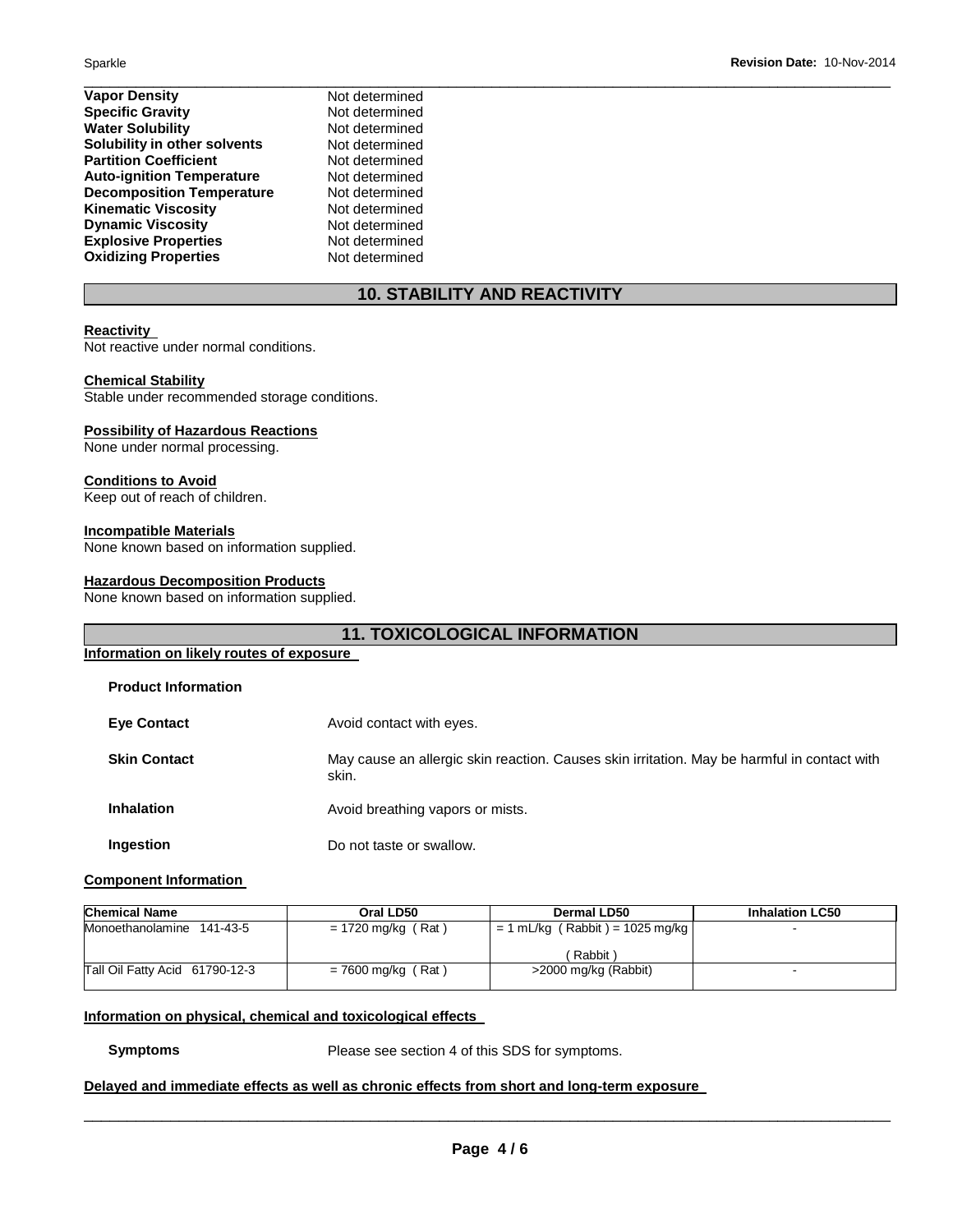**Carcinogenicity Not classifiable as a human carcinogen.** 

| <b>Chemical Name</b>                   | <b>ACGIH</b> | <b>IARC</b><br>$\sim$ | <b>NTF</b> | <b>OSHA</b> |
|----------------------------------------|--------------|-----------------------|------------|-------------|
| $1 - 42 - 2$<br>Diethanolamine*<br>444 | ่∼           | Group 2B              |            |             |

\_\_\_\_\_\_\_\_\_\_\_\_\_\_\_\_\_\_\_\_\_\_\_\_\_\_\_\_\_\_\_\_\_\_\_\_\_\_\_\_\_\_\_\_\_\_\_\_\_\_\_\_\_\_\_\_\_\_\_\_\_\_\_\_\_\_\_\_\_\_\_\_\_\_\_\_\_\_\_\_\_\_\_\_\_\_\_\_\_\_\_\_\_

**Legend** 

*\*Diethanolamine is present in trace ammounts as a byproduct of Monoethanolamine* 

*ARC (International Agency for Research on Cancer) Group 3 IARC components are "not classifiable as human carcinogens"* 

# **Numerical measures of toxicity**

Calculated ATC (Oral) of this mixture is > 49000 mg/L

# **12. ECOLOGICAL INFORMATION**

# **Ecotoxicity**

| <b>Chemical Name</b>              | Algae/aquatic plants                                       | <b>Fish</b>                                                                                                                                                                                                                                                                                                | <b>Toxicity to</b>       | <b>Crustacea</b>                        |
|-----------------------------------|------------------------------------------------------------|------------------------------------------------------------------------------------------------------------------------------------------------------------------------------------------------------------------------------------------------------------------------------------------------------------|--------------------------|-----------------------------------------|
|                                   |                                                            |                                                                                                                                                                                                                                                                                                            | microorganisms           |                                         |
| Monoethanolamine<br>141-43-5      | 15: 72 h Desmodesmus<br>subspicatus mg/L EC50              | 227: 96 h Pimephales<br>promelas mg/L LC50<br>flow-through 3684: 96<br>h Brachydanio rerio<br>mg/L LC50 static 300 -<br>1000: 96 h Lepomis<br>macrochirus mg/L<br>LC50 static 114 - 196:<br>96 h Oncorhynchus<br>mykiss mg/L LC50<br>static 200: 96 h<br>Oncorhynchus mykiss<br>mg/L LC50 flow-<br>through |                          | 65: 48 h Daphnia magna<br>mg/L EC50     |
| Tall Oil Fatty Acid<br>61790-12-3 | 1000: 72 h<br>Pseudokirchneriella<br>subcapitata mg/L EC50 |                                                                                                                                                                                                                                                                                                            | $EC50 = 10000$ mg/L 16 h | >1000 : 84 h Daphnia magna<br>mg/L EC50 |

# **Persistence/Degradability**

Not determined.

#### **Bioaccumulation**

Not determined.

**Mobility**

Not determined

# **Other Adverse Effects**

Not determined

# **13. DISPOSAL CONSIDERATIONS**

# **Waste Treatment Methods**

| <b>Disposal of Wastes</b>     | Disposal should be in accordance with applicable regional, national and local laws and<br>regulations. |
|-------------------------------|--------------------------------------------------------------------------------------------------------|
| <b>Contaminated Packaging</b> | Disposal should be in accordance with applicable regional, national and local laws and<br>regulations. |